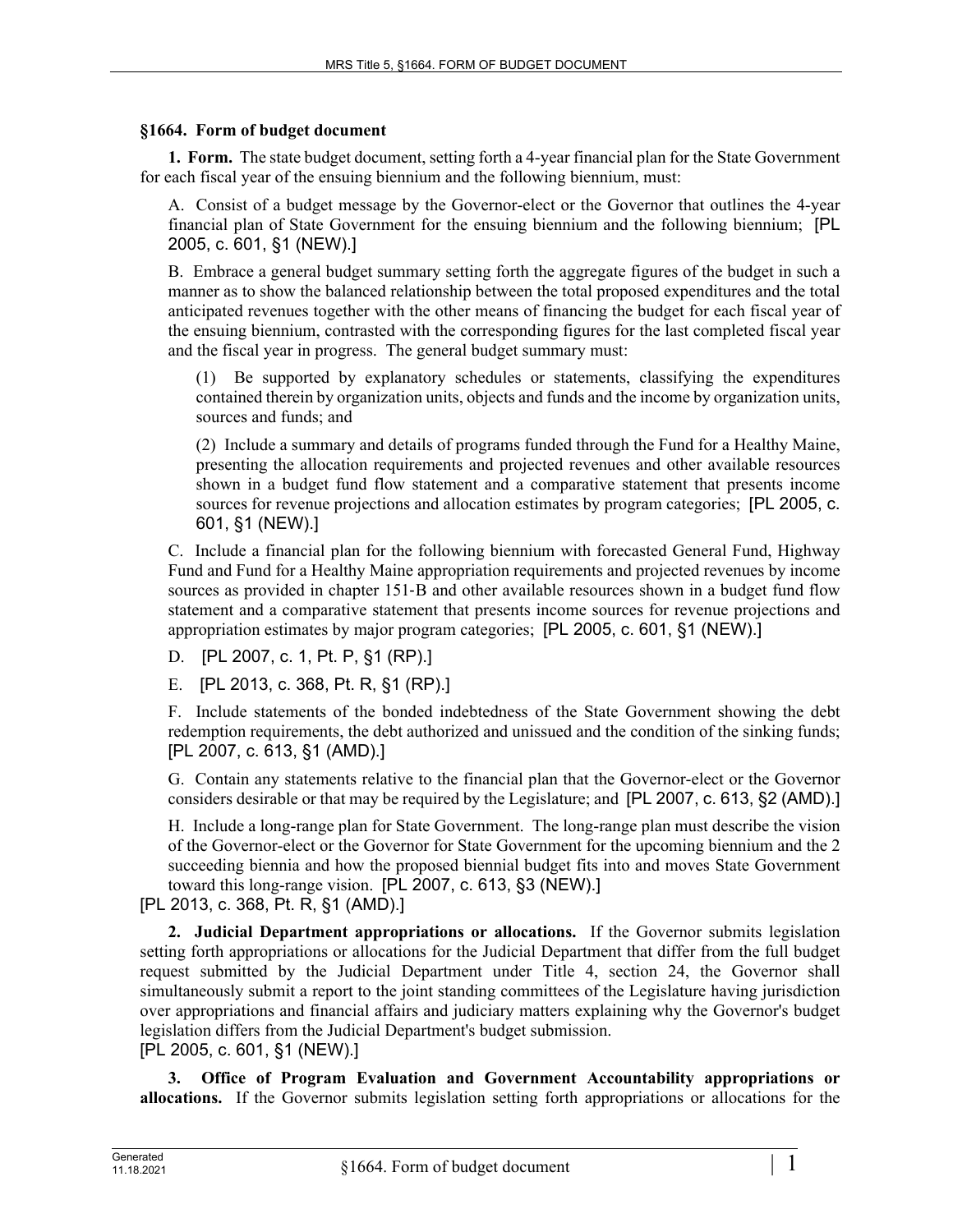Office of Program Evaluation and Government Accountability that differ from the budget request presented by the Legislative Council on behalf of that office, the Governor shall simultaneously submit a report to the Legislative Council and the Office of Program Evaluation and Government Accountability explaining why the Governor's budget legislation differs from the Legislative Council's budget request.

## [PL 2005, c. 601, §1 (NEW).]

**3-A. Funding for research and development.** Beginning in fiscal year 2008-09, the Governor, when submitting the budget document to the Legislature pursuant to section 1666, shall submit a funding level recommendation for research and development. The recommendation must be transmitted to the Legislature within the time schedules set forth in section 1666. It is the intent of the Legislature that beginning in fiscal year 2009-10 the biennial budget submitted by the Governor must set forth appropriations for research and development that are the equivalent of not less than 1% of total actual General Fund revenue of the previous fiscal year. For each successive year for the next 10 fiscal years, the funding level must increase by at least 2/10 of 1% until funding for research and development is the equivalent to not less than 3% of total actual General Fund revenue of the previous fiscal year. If the Governor's budget sets forth recommendations for research and development that differ from the levels described in this subsection, the Governor shall explain the funding difference in the biennial budget document.

## [PL 2007, c. 420, §1 (NEW).]

**3-B. Maine Indian Tribal-State Commission appropriations or allocations.** If the Governor submits legislation setting forth appropriations or allocations for the Maine Indian Tribal-State Commission that differ from the full budget proposal developed under Title 30, section 6212, subsection 6, the Governor shall simultaneously submit a report to the joint standing committee of the Legislature having jurisdiction over appropriations and financial affairs and the joint standing committee of the Legislature having jurisdiction over judiciary matters explaining why the Governor's budget legislation differs from that proposal.

[PL 2009, c. 636, Pt. C, §1 (NEW).]

**4. Position identification.** The Governor, when submitting the budget to the Legislature, shall submit the budget document and the budget bills in a manner that identifies positions authorized by the Legislature for less than 52 weeks in a fiscal year as "Positions - Full-time Equivalent," or "FTE," and positions authorized by the Legislature for 52 weeks in a fiscal year as "Positions - Legislative Count" for all funds. The State Budget Officer shall implement and administer procedures to ensure sufficient FTE and appropriation or allocation control for positions authorized by the Legislature for less than 52 weeks in a fiscal year.

#### [PL 2005, c. 601, §1 (NEW).]

**5. Limit on General Fund appropriation.** The total General Fund appropriation for each fiscal year of the biennium in the Governor's budget submission to the Legislature may not exceed the General Fund appropriation limitation established in section 1534.

[PL 2005, c. 601, §1 (NEW).]

# SECTION HISTORY

PL 1973, c. 744 (AMD). PL 1975, c. 515 (AMD). PL 1981, c. 271 (AMD). PL 1981, c. 444, §1 (AMD). PL 1981, c. 702, §N (AMD). PL 1983, c. 526, §1 (AMD). PL 1987, c. 735, §9 (AMD). PL 1989, c. 439, §§2,8 (AMD). PL 1989, c. 501, §P12 (AMD). PL 1989, c. 934, §C1 (AMD). PL 1991, c. 376, §19 (AMD). PL 1993, c. 410, §§C3,4 (AMD). PL 1993, c. 675, §C11 (AMD). PL 1995, c. 368, §§EE1,2 (AMD). PL 1995, c. 502, §G1 (AMD). PL 1995, c. 665, §S1 (AMD). PL 1997, c. 655, §1 (AMD). PL 2001, c. 559, §AA2 (AMD). PL 2001, c. 702, §4 (AMD). PL 2003, c. 451, §X8 (AMD). PL 2005, c. 2, §A6 (AMD). PL 2005, c. 2, §A14 (AFF). PL 2005, c.